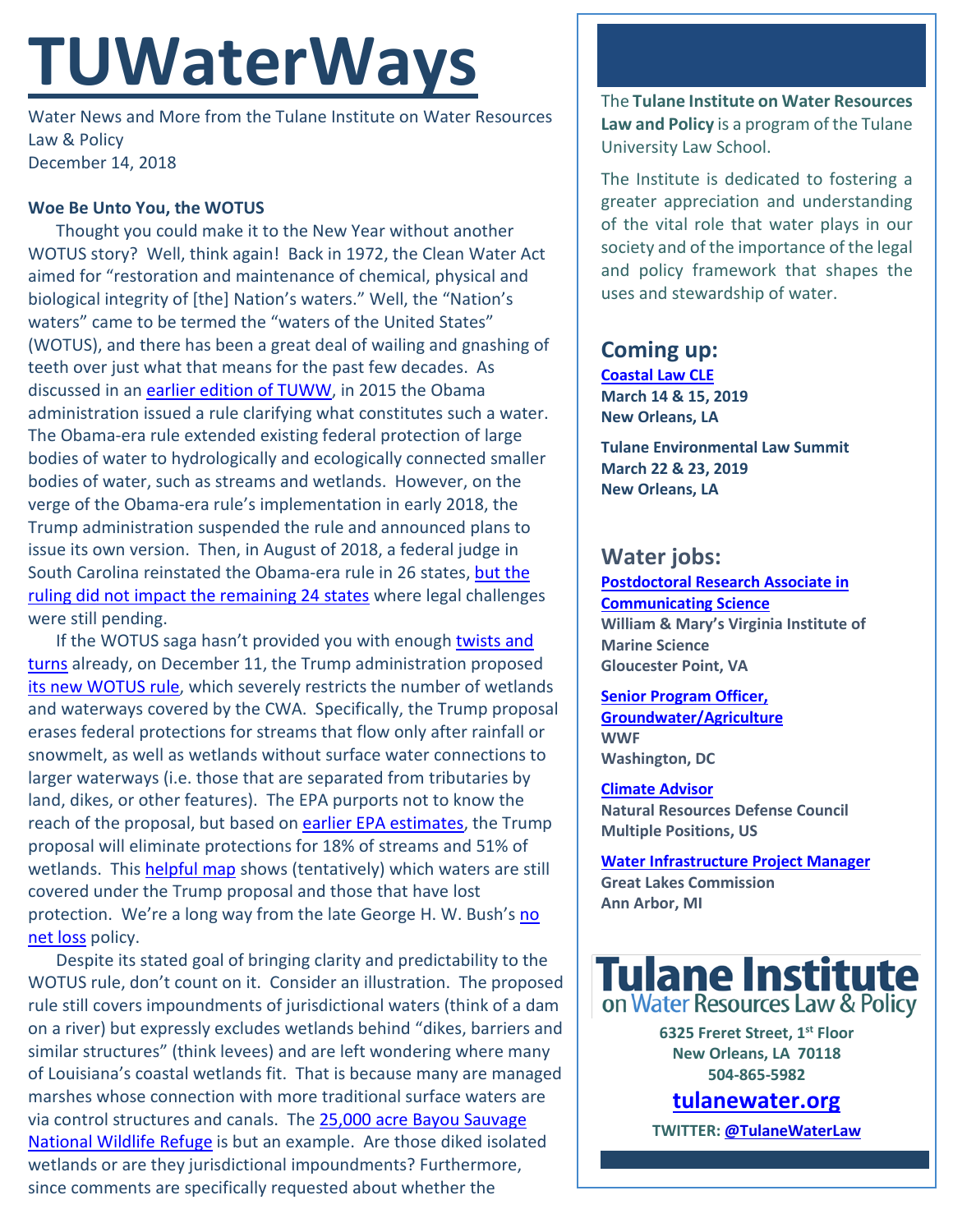impoundment coverage is even worth keeping, maybe that question will be moot. That said, any definition of WOTUS that excludes such vast tracts of wetlands—that are currently covered and that have always been covered by the Clean Water Act—looks a lot more like legislating by executive fiat than a clarifying interpretation of a statute.

At the close of the 60-day public comment period, the EPA and the Army Corps will review the comments before issuing a final rule, which will almost certainly face a legal challenge from environmental groups, considering the swift [criticism the proposal](https://www.thenation.com/article/trump-clean-water-act/) has already received. While the Trump administration claims that the rule change is being done to provide clarity and certainty, there is no reason to believe it will do that any more than the Obama WOTUS rule. Water and wetlands are too dynamic to have any WOTUS definition be clear and certain all the time.

Meanwhile, others suggest that *the real aim* of all this is to please golf-course owners and real estate developers. Even the wide [hue and cry](https://www.youtube.com/watch?v=is76UeuKEoY) that went up against the Obama WOTUS rule on behalf of farmers ignored that agricultural practices were excluded under that rule. Perhaps this Trump rule will leave the Clean Water Act's pollution limits on agriculture **completely dead instead of mostly dead**? No matter what the intention, this rule would radically transform American water and environmental law and policy (yes, that does seem to be the intention). That may benefit some, but it will not benefit the waters and wetlands left behind since most states have relied on the Clean Water Act to serve as the foundational protective program. The burdens that would now fall on states to protect its waters and its residents would not be met anytime soon—if ever.

Everyone here at Chateau D'eau is giving the proposed rule a thorough read, and you probably should, too. Word on the street is that this whole [operation](https://frinkiac.com/video/S04E11/W_mwGtJaHogdS-Zrl_CGAW1CCA8=.gif) is [more concerned](https://www.politico.com/story/2018/12/11/trump-proposes-roll-back-water-protections-1022227) with [Justice Scalia's](https://supreme.justia.com/cases/federal/us/547/715/) *Rapanos* opinion than it is with science. Of course, [the same could be said](https://www.politico.com/agenda/story/2016/05/obama-wotus-wetlands-rule-supreme-court-000131) of the Obama administration's attempt to square WOTUS with Justice Kennedy's more-moderate opinion from the same landmark case. The difference there being that Justice Kennedy's opinion was what the Corps of Engineers and the EPA had been trying to regulate to on an ad hoc basis for a decade at that point. [What a time to be alive!](https://www.youtube.com/watch?v=b9ZFFP1fUXI)

#### **Maybe Those Folks at Harvard Really Are Geniuses**

As referenced in an [earlier edition of TUWW,](http://docs.wixstatic.com/ugd/32079b_6e1c72284fc744c5b80b18ac4e050282.pdf) since 2012, Harvard Management Co., the endowment manager for ["the Nicholls State of](https://www.nola.com/opinions/index.ssf/2017/12/what_nicholls_state_and_harvar.html) the Charles," has been [acquiring tracts of agricultural land](https://www.msn.com/en-us/money/companies/harvard-quietly-amasses-california-vineyards-and-the-water-underneath/ar-BBQMqlo?ocid=spartandhp) in California, as well as the rights to the valuable groundwater below. On the land, Harvard has built a vast grape-growing business on the Central Coast, and these vineyards are currently valued at [\\$305 million.](https://www.youtube.com/watch?v=bRl_sBg6GX8) While control of water is clearly important in the face of climate change, one might wonder what the logic is behind Harvard's vineyard [operations.](https://frinkiac.com/video/S04E11/J0MLHaMucRsGhkJlYKl4JguolXU=.gif) In a quote in a 2015 New York Magazine interview, [Michael Burry](https://en.wikipedia.org/wiki/Michael_Burry) (of *[The Big Short](https://www.youtube.com/watch?v=Cxjdj5_5yNM)* fame) explained: "What became clear to me is that food is the way to invest in water. That is, grow food in water-rich areas and transport it for sale in water-poor areas." When grapes are harvested, [their water content is approximately 81%.](https://blog.bayt.com/wp-content/uploads/2014/09/Water-percentage-in-fruits.png) California wine is a globally coveted product, so owning vineyards effectively turns water into revenue. Somebody get me 500 shares of [United Alfalfa!](https://hayandforage.com/article-1791-hay-exports-hit-record-high.html)

Though Harvard's investing guidelines point out the importance of respecting local resource rights, some [farmers and other locals worry](https://www.mercurynews.com/2018/11/18/harvard-spars-with-neighbors-of-100m-california-vineyard/) that Harvard's operations will eventually deplete groundwater resources in the area and unduly influence water-use regulations. Meanwhile, as local [anger and criticism mounts,](https://www.youtube.com/watch?v=qLvGnro4Cgw) Harvard has applied to build three large lined reservoirs on its Cuyama Valley vineyard. Bet the locals are going to love that like their go-to order at [the Burger Barn.](https://www.google.com/maps/place/Burger+Barn/@34.9481446,-119.6921262,3a,75y,314.7h,84.38t/data=!3m7!1e1!3m5!1sQuexP1VaKIIIMcfvCl1Huw!2e0!6s%2F%2Fgeo0.ggpht.com%2Fcbk%3Fpanoid%3DQuexP1VaKIIIMcfvCl1Huw%26output%3Dthumbnail%26cb_client%3Dsearch.TACTILE.gps%26thumb%3D2%26w%3D234%26h%3D106%26yaw%3D302.06436%26pitch%3D0%26thumbfov%3D100!7i13312!8i6656!4m15!1m9!2m8!1srestaurants!3m6!1srestaurants!2sCuyama,+CA+93254!3s0x80ebda862a7ecf99:0x36ae1152644adf4e!4m2!1d-119.6151279!2d34.9352536!3m4!1s0x0:0x13274e00df1d3128!8m2!3d34.948252!4d-119.6922898)

#### **The Future of Louisiana Fisheries and Fishers**

Louisiana officials have begun a partnership with the commercial and recreational fishing industries to determine [ways to make fishing more sustainable in the future.](https://www.nola.com/environment/2018/12/state-begins-coast-wide-effort-to-sustain-fisheries-hit-by-wetland-erosion-restoration-projects.html) The state has already created and met with small working groups of fishers involved in the shrimp, oyster, crab, and finfish industries. These groups have been tasked with explaining the issues that fishers are already facing today because of the rapidly-changing coastline, as well as the issues that the industry will have to address in future decades in the face of continued coastal erosion and the effects of major restoration projects. This move is likely in response t[o opposition](https://www.theadvocate.com/new_orleans/news/environment/article_b4f3c592-5d3f-11e8-b286-0fb5aa7c854d.html) that the state's coastal master plan has received from some members of the fishing industry, particularly due to concerns that sediment diversions will harm the industry. This partnership appears promising—after all, [teamwork makes the](https://dailylolpics.com/wp-content/uploads/2017/08/Teamwork-makes-the-dream-work.jpg)  [dream work.](https://dailylolpics.com/wp-content/uploads/2017/08/Teamwork-makes-the-dream-work.jpg)